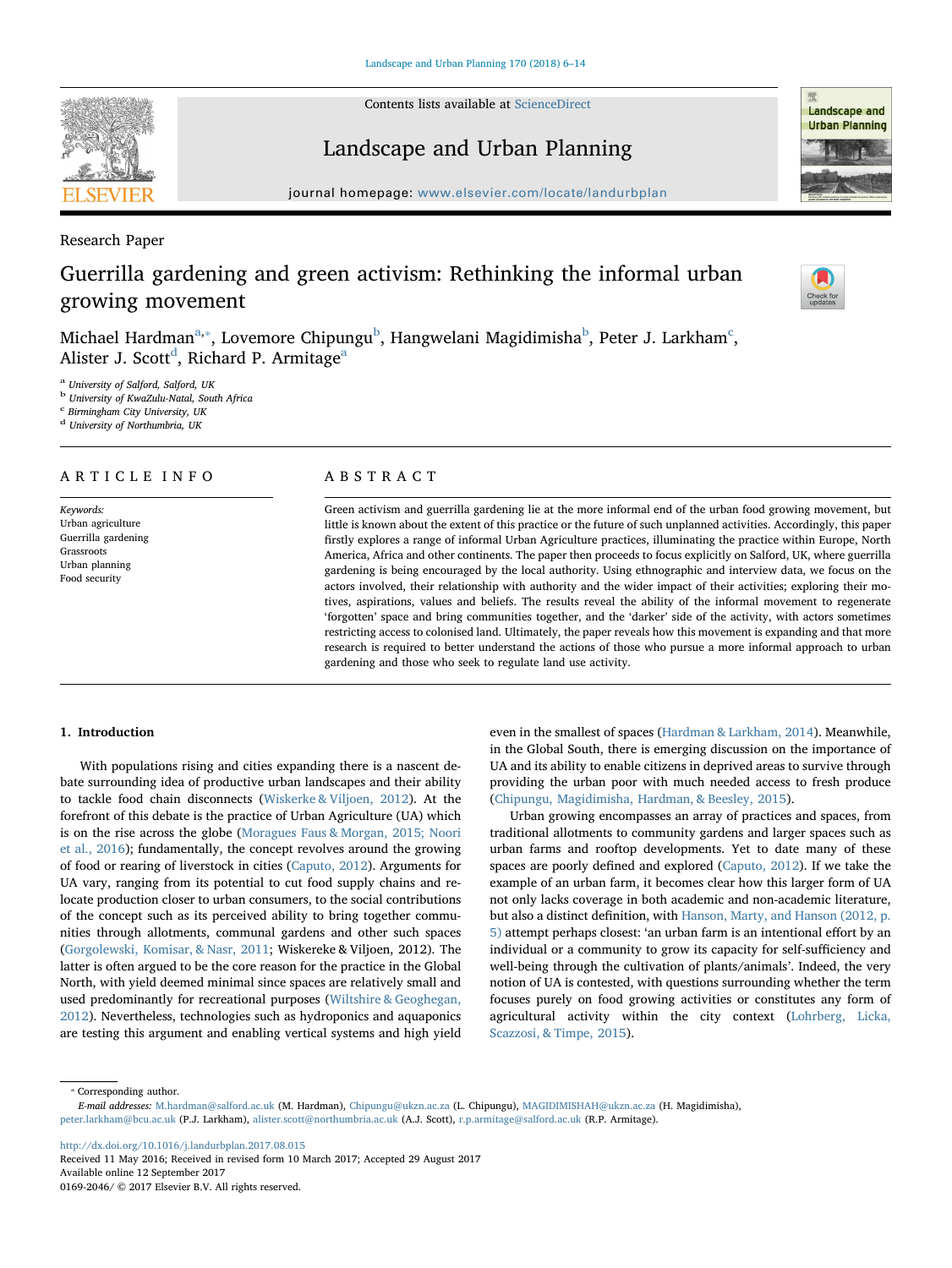<span id="page-1-0"></span>

Fig. 1. The world's largest rooftop urban farm in Brooklyn, New York City, USA ([Hardman, 2013](#page-7-21)).

In terms of exemplars of UA practice, [Fig. 1](#page-1-0) depicts a large-scale form of the activity, in this case Brooklyn Grange Rooftop Farm in New York City, USA. The figure highlights the potential for UA and how the practice can involve projects which employ gardeners and operate as a business, with the project shown in the figure growing some 50,000lbs of vegetables each year ([Brooklyn Grange Rooftop Farm, n.d.\)](#page-7-7). This large-scale form of activity is growing, with companies such as [Gotham](#page-7-8) [Greens \(2016\)](#page-7-8) starting new UA projects across North America and employing more people within the sector. Within the UK there is a rise in this large-scale form of the practice, with aqua farms, hydroponic, rooftop and conventional urban farms appearing more and more (see for instance [Sustainable Food Cities, 2017\)](#page-7-9).

Proponents of UA often cite Detroit (USA) and Havana (Cuba) as exemplars in which the practice has made significant impacts in cities: regenerating space, feeding residents in deprived areas and helping to create more sustainable economies [\(Giorda, 2012;](#page-7-10) [Ioannou, Moran,](#page-7-11) [Sondermann, Certoma, & Hardman, 2016](#page-7-11)). In both these spaces, UA has been successful and contributes significantly to both economies. This has in turn enabled residents of the two cities to have better access to food and obtain new skills which could help with future employment opportunities. There are other exemplars, such as New York City's urban farms and community gardens [\(McKay, 2011\)](#page-7-12) alongside hightech projects in Singapore (see [One World, 2012](#page-7-13)).

Within academia, an recent argument surrounds the potential for UA to create a more socially 'just' food system ([Alkon & Agyeman,](#page-7-14) [2011\)](#page-7-14). Whilst the link between food justice and UA has a solid research base in North America, there is little exploration elsewhere, particularly in the European and UK contexts [\(Tornaghi, 2014\)](#page-7-15). There is also emerging research which focuses on the multiple environmental benefits derived through UA, particularly its contribution to regulating and provisioning ecosystem services ([UKNEAFO, 2014\)](#page-7-16). However this has led to calls for more research around the risk associated with such practices, particularly in relation to the contaminated land upon which many of the projects are constructed [\(Chipungu et al., 2015](#page-7-4)). Yet, whilst there is a blossoming research base on the formal element of UA, there is scant regard for researching the more informal approaches ([Zanetti, 2007](#page-8-2)).

Indeed, evidence demonstrates how many successful UA projects began through an informal approach and legitimised to seize on funding and opportunities to grow their action ([Hardman & Larkham,](#page-7-3) [2014\)](#page-7-3). Guerrilla gardening is a broad term which is associated with actors occupying space for the growing of vegetables or plants without permission [\(McKay, 2011](#page-7-12)). Guerrilla gardening is a global movement and is apparent in every country, from Africa to China, the USA and UK, students, businessmen, the elderly and others are regularly practising

the activity [\(Reynolds, 2008](#page-7-17)). The perception that guerrilla gardening is merely small-scale is incorrect, with the global Incredible Edible movement and many more formal projects owing their success to the informal practice [\(Scott et al., 2013\)](#page-7-18). This paper explores informal UA and provides an insight into practices around the globe, drawing on a range of case studies before focussing on a local authority in the UK which is actively encouraging citizens to adopt a more informal route.

#### 2. Pursuing an informal agenda

'Guerrilla gardening has seen increased practice and popular media coverage over the last 5 years, but has yet to receive much attention from the academic sphere. This is likely due to guerrilla gardenings' conceptual fuzziness – its relational and contextual nature makes collapsing it to a specific definition difficult'

(Crane, Viswanathan, & Whitelaw, 2013, p. 76)

In a similar manner to the wider practice of UA, the idea of an informal approach is ill-defined and elusive. When raised, the informal movement is often linked to the idea of guerrilla gardening, a broad term which encompasses any form of growing activity conducted without the permission of the land owner [\(McKay, 2011; Reynolds,](#page-7-12) [2008\)](#page-7-12). In academic literature the two are used alongside one another uncritically, often without a clear definition of either practice. Guerrilla gardening is a militaristic term and is often stigmatised as an activity of younger radicals with a deep political agenda (see for instance [McKay,](#page-7-12) [2011\)](#page-7-12). Furthermore, there is often a perception that those practising guerrilla gardening are adopting an illegal rather than merely an informal approach (Adams, Scott, & Hardman, 2013; [Hung, 2017\)](#page-7-19).

With the lack of arrests and no documented prosecutions, guerrilla gardening is more appropriately conceptualised as an informal act as opposed to an illegal act ([Adams, Hardman, & Larkham, 2015](#page-7-20); [Reynolds, 2008\)](#page-7-17). Although no guerrillas have been arrested, there are several instances relating to threats to detain, such as Richard Reynold; his encounter with London's Metropolitan Police whilst gardening in the British capital ([YouTube, 2008](#page-8-3)). Under UK law, guerrilla gardening would not constitute criminal damage and thus the Police Officer in question was incorrect in this video [\(Hardman, 2013\)](#page-7-21). Perhaps the most unlawful action of a typical guerrilla gardener is their avoidance of obtaining planning permission or dealing with the bureaucracy of local authorities through avoiding risk assessments, insurance and other such paperwork usually required to establish a formal site [\(Zanetti, 2007](#page-8-2)). Ironically, one could argue that the idea of participatory planning may give these actors a voice and enable some avoidance of the informal occupation of land. This concept involves involving the community and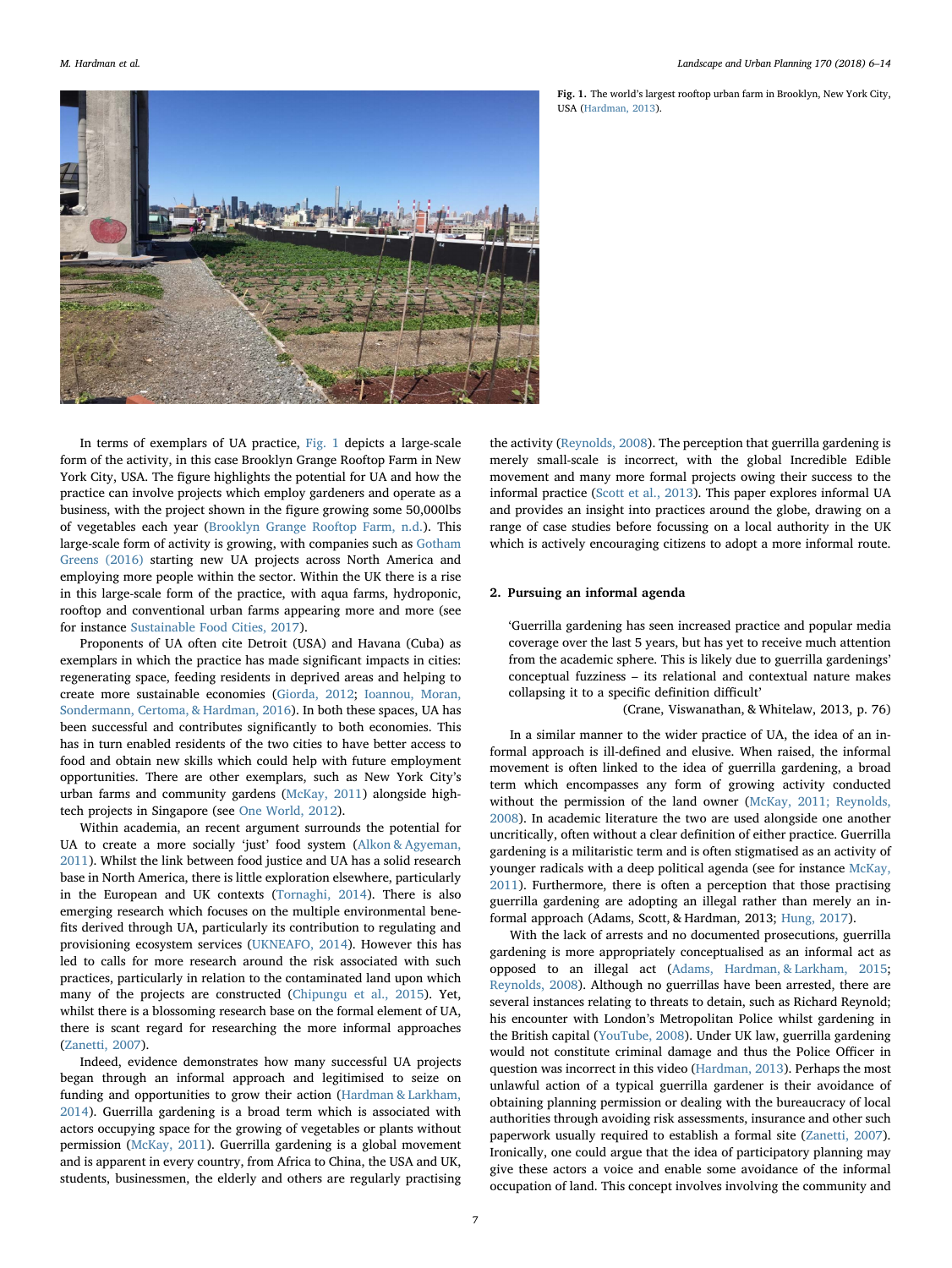<span id="page-2-0"></span>

Fig. 2. A GIS analysis of the location of published academic studies prior to 2016 on guerrilla gardening, the majority of which are in the Global North ([Armitage and Hardman, 2016](#page-7-31)).

interested parties in planning processes, with tools such as neighbourhood planning proving population within the UK context (see for instance the [DCLG, 2012](#page-7-22)).

The motivations for employing a guerrilla gardening approach vary; from actors who are confused about how to obtain permission for a legitimate community garden or similar space through the planning system, to others who pursue it for a 'thrill' where challenging authority becomes the core motivation ([Adams & Hardman, 2014\)](#page-7-23). A review of the literature shows that a lack of knowledge regarding the regulatory planning environment a is a core reason for those adopting a more informal approach [\(Adams et al., 2013; Crane et al., 2013; Tracey,](#page-7-24) [2007; Reynolds, 2008](#page-7-24)). For instance, in the UK [Scott et al. \(2013\)](#page-7-18) argue that the planning system is often perceived to be disabling with regard to innovative activities such as UA and, in this case, has pushed some to adopt different tactics to enable such activities to occur. However, the authors identify a number of 'hooks' (opportunities) in existing UK policy in which planners can act as enablers but warn that such uptake is reliant on their 'willingness to engage widely in a new constructive dialogue and way of working that crosses the planning and environment divide' ([Scott et al., 2013, p. 44](#page-7-18)). In this sense they are discussing the Ecosystem Approach and Ecosystem Service concepts which offer an opportunity for UA to be increased in cities.

With regards to obtaining planning permission, a considerable amount of UK-based UA advisory bodies stipulate that groups and individuals must seek guidance on whether they require such consent before creating spaces for food cultivation, regardless of whether it is eventually required ([Community Land Advisory Service, 2012;](#page-7-25) [Federation of City Farms and Community Gardens, 2009; PlanLocal,](#page-7-25) [2012\)](#page-7-25). In this case, planners are the individuals who can either support, or restrict, UA practices [\(Neegard, Drescher, & Kouame, 2012](#page-7-26); [Shackleton, 2012\)](#page-7-27). It is here that the risk-adverse planning system can frustrate locally-based initiatives even though suitable planning tools are available to enable such activities to occur ([White & Natelson,](#page-8-4) [2012\)](#page-8-4). For example [Scott \(2001\)](#page-7-28) found that often the micropolitics and personalities of individual planning officers played a key role in whether a particular development was supported. Furthermore, the [Welsh](#page-7-29)

[Rural Observatory \(2012, p. 17\)](#page-7-29) critique restrictive planning practice in parts of the UK where 'planning was identified as a major barrier to the formation of new community growing sites and activities'. This problem reflects a lack of mutual understanding of the nature of the activity and the complexities of planning law ([Scott et al., 2013\)](#page-7-18).

"Established growing projects and groups also reported problems in negotiating the planning system. It was suggested that there were difficulties on both sides, with many communities and groups often lacking the necessary expertise and experience in dealing with the planning system, and planners uncertain about how to deal with applications for community growing activities"

#### (Welsh Rural Observatory, 2012, p. 17)

A considerable number of sites analysed in this Welsh Rural Observatory report were of an urban origin and a core issue identified was the lack of contact with the planning system. Such a barrier resonates well with the guerrilla gardening literature which identifies similar issues, resulting in many actors adopting the informal approach as a last resort in an attempt to enable the activity to take place (see for example [Reynolds, 2008](#page-7-17)). Similar arguments can be found in the international context, with studies in Africa, North America and beyond revealing issues with their respective planning systems (see for instance [Chipungu et al., 2015; Crane et al., 2013\)](#page-7-4). For instance, in many African countries planning policy often restricts UA and thus actors resort to guerrilla gardening on a mass scale ([Chipungu et al., 2015](#page-7-4)); this results in vegetables being grown in often contaminated land and often across private property.

#### 3. Exploring practice

This paper now proceeds to provide a worldwide overview of different approaches across the globe and examples of informal UA on the ground. To date, few studies interact closely with the informal or 'guerrilla' movement (see [Fig. 2](#page-2-0) and [Crane et al., 2013; Zanetti, 2007](#page-7-30)). As [Fig. 2](#page-2-0) demonstrates, the majority of these studies focus on the practice within the Global North, predominantly in North America (see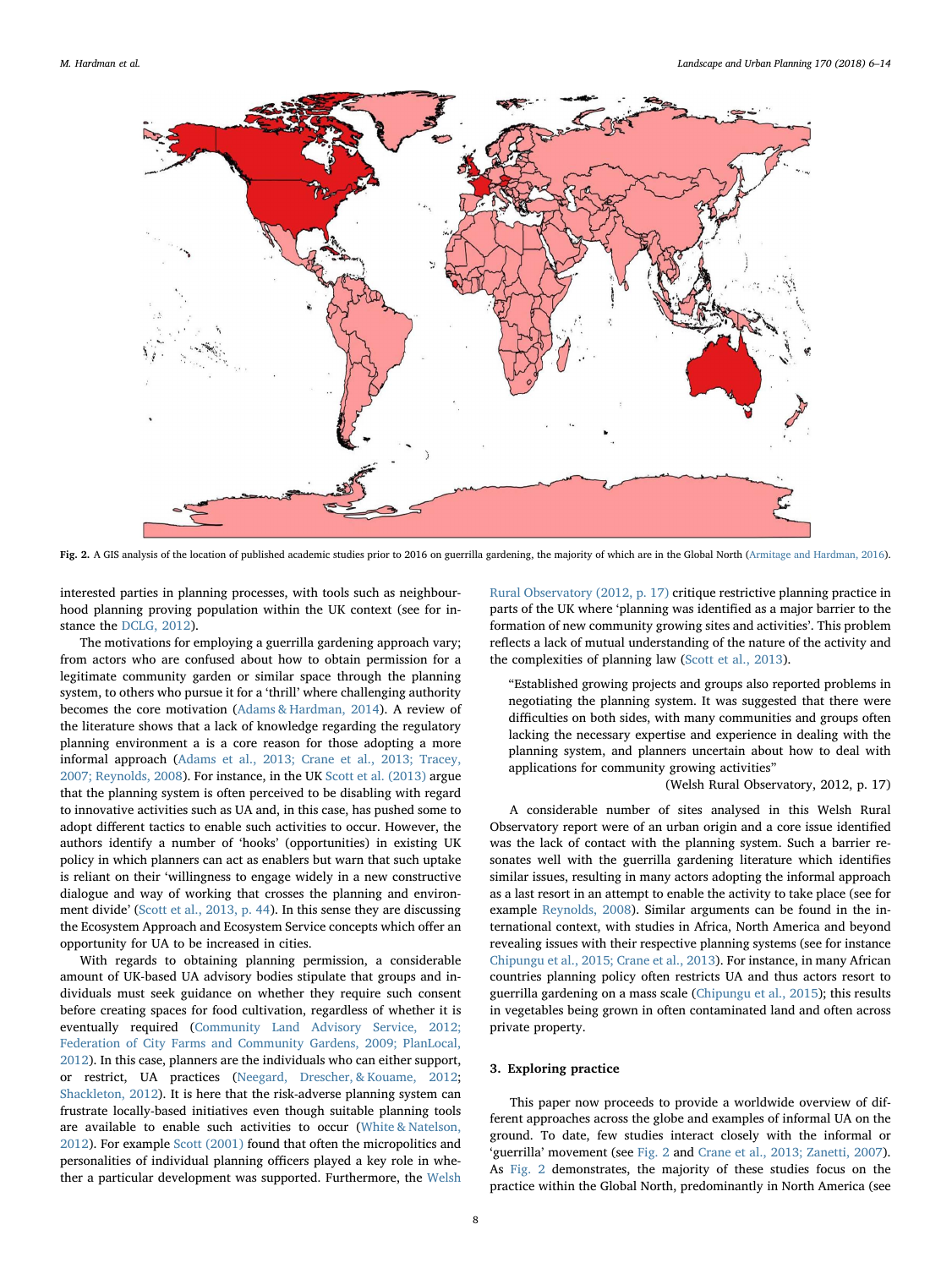for example, [Hardman, 2009, 2013; Harrison, 2010; Zanetti, 2007](#page-7-32)). Furthermore, the authors observing the guerrilla gardening practices are often informal gardeners themselves, which arguably argue creates an issue around objectivity.

One of the few to explore guerrilla gardening up close is that by [Crane et al. \(2013\)](#page-7-30) who focussed on how guerrilla groups formed and practiced within Kingston, Ontario. Their findings revealed the spectrum of actors involved and how the activity had a positive impact on the surrounding environment; beautifying neglected space and bringing production into the heart of the city. In particular, they highlight the positive aspects of adopting such an approach 'actions like guerrilla gardening encourage and promote open expression and agency provide powerful opportunities to reclaim city space as a lived project' [\(Crane](#page-7-30) [et al., 2013, p. 85\)](#page-7-30). They conclude by arguing that more encouragement is required for such self-expression which will enable more citizens to become involved and reclaim neglected spaces within our cities.

Whilst there is a burgeoning literature base, there is still a distinct lack of a critical lens placed on guerrilla gardening in both academic and non-academic literature. From [Reynolds \(2008\)](#page-7-17) to [Crane et al.](#page-7-30) [\(2013\),](#page-7-30) [McKay \(2011\)](#page-7-12) and beyond, the explorations so far are largely positive. We have previously conducted a series of studies on guerrilla gardeners, predominantly in the West Midlands region of the UK, analysing their practices and the impact of their activities on the surrounding area; our core aim to critically analyse the practices of the groups involved. Our findings highlighted a diversity of individuals involved in the informal movement; from teachers to planners, students and the elderly. The data also revealed the darker side to the action, with actors colonising land not only without the permission of the local authority, but also the communities which surrounded the spaces ([Hardman & Larkham, 2014](#page-7-3)). This resulted in some locals becoming disgruntled with the action and angry with the lack of consultation and local authority enforcement. In one case, guerrilla gardeners would colonise the land and plant vegetables but would not maintain the space on a regular basis. Ironically, this soon led to the informal intervention adversely impacting on the aesthetics of the space, with a severe lack of maintenance resulting in the vegetation dying [Hardman & Larkham, 2014](#page-7-3)).

However, there are also examples that show the positive impact and multiple benefits of those cultivating land without permission. For example Caldmore Guerrillas, who operate in Walsall, UK, was formed by a Polish migrant who wanted to connect with the community and help to regenerate leftover space in Walsall. Through guerrilla gardening she was able to bring together the fragmented community and create a community garden in the heart of a deprived area. The activity soon flourished and, like so many successful cases, soon transitioned into a

permitted form of gardening which was able to grow further and obtain local funding.

Whilst many of these studies focus on English-speaking countries, there is an array of evidence to show how the informal movement is just as rife in other areas of the globe [\(Crane et al., 2012; Hung, 2017;](#page-7-19) [Wiskerke & Viljoen, 2012](#page-7-19)). As previously mentioned, Cuba is an exemplar of guerrilla gardening on a large scale given that much of the activity is informal and without the consent of the appropriate authority. There is evidence for guerrilla gardening in Pakistan ([Cityfarmer, 2013\)](#page-7-33), China [\(guerrillagardening.org, n.d.](#page-7-34)), Hong Kong ([Hung, 2017](#page-7-19)) and many other non-English speaking countries (see [guerrillagardening.org](http://guerrillagardening.org) for a list and links for each country). Within these contexts the subversive nature of the activity results in connections relying on face-to-face contact rather than through social media, possibly due to the lack of widespread access to such technology and tools in parts of the Global South.

## 3.1. Guerrilla gardening in South Africa and the UK

In order to provide a flavour of the diverse nature of guerrilla activity we now draw on our recent in South Africa and the UK to show practice on the ground; providing a snapshot of contrasting work in the Global South and North. With the former, we provide a brief overview of action and then with the latter add some empirical material from a case study in Salford, UK. In terms of the South Africa, we begin by focussing on Umlazi, which is the second largest township (after Soweto) in Durban, South Africa. Development of the Umlazi township began in 1961 and by 1965 it was opened for occupation ([Minnaar,](#page-7-35) [2001\)](#page-7-35).

The Umlazi township inherited the aftermaths of the apartheid government characterised with spatial and economic isolation. Due to its sheer size, the typical problems of severe housing shortage, major informal settlements, and high levels of unemployment were magnified. The area is not only an economic heartland of Durban, but also an environmental hotspot characterised by heavy industrial and largescale residential development located in close proximity in a topographically contained region. Hence the practice of UA in this area represents a diversity of agricultural practices which have evolved from apartheid restrictions to current mixed typologies consisting of communal and individual gardeners operating on both subsistence and commercial levels. Though predominantly practiced by women, it is fulfilling nutritional and economic demands among the urban poor.

With regard to the informal movement, most of the UA practiced falls within this definition. The practice of guerrilla gardening in the Umlazi area is a common phenomenon on road verges, where

Fig. 3. guerrilla gardening at a bus stop in Umlazi ([Chipungu et al., 2015](#page-7-4)).

<span id="page-3-0"></span>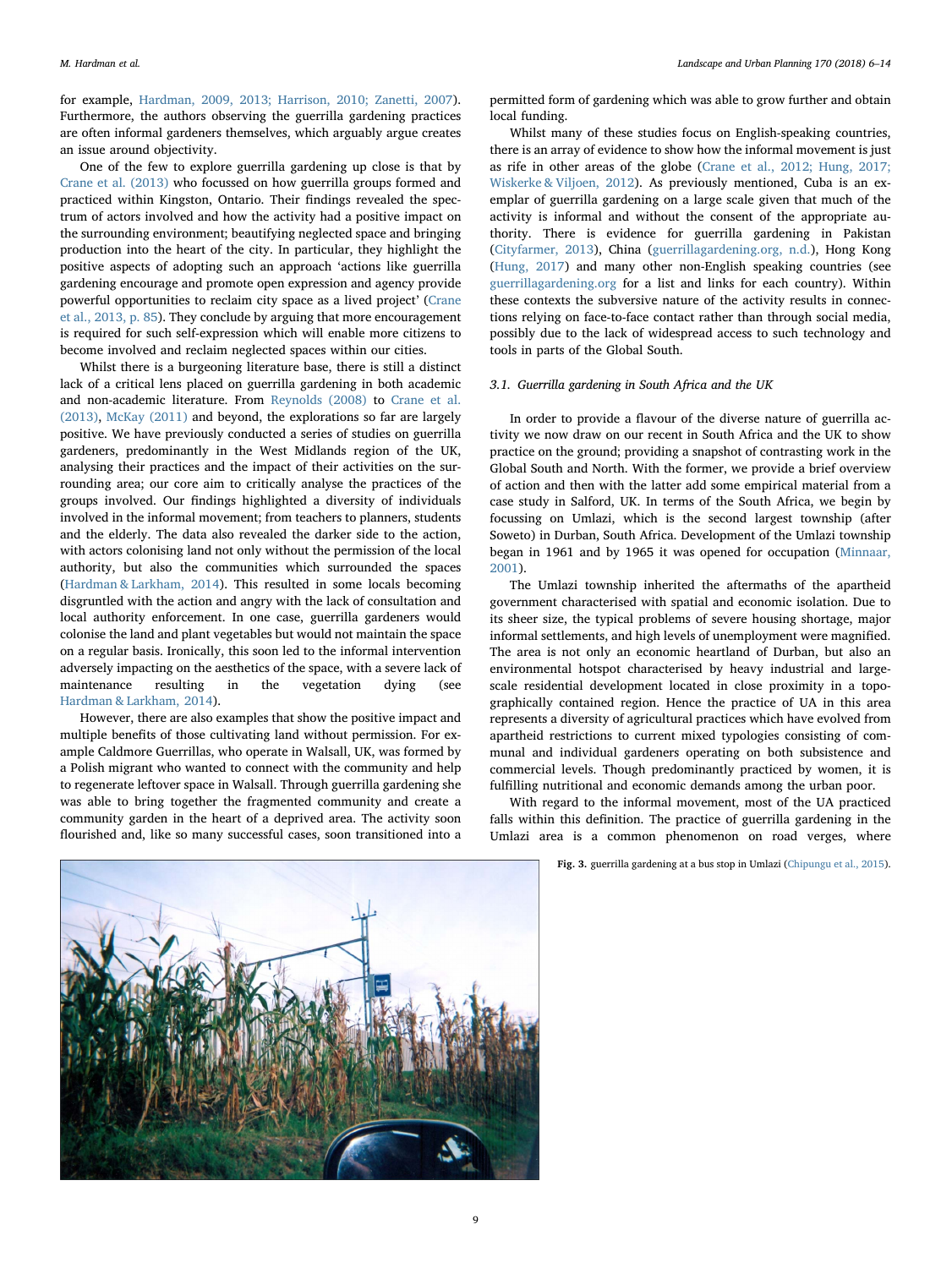municipal infrastructure (in the form of road signage and electricity power-lines) compete for space with crops as shown in [Fig. 3](#page-3-0). On the other hand, open spaces, meant to accommodate other social functions, have been overtaken by similar activities. In this case, the residents are colonising any form of leftover space for UA activities, allowing them to add to their diets and grow food within close proximity to their dwellings.

The extent of informal activity is also due to the lack of support for formal UA by authorities, with significant barriers facing those who wish to pursue more legitimate routes [\(Chipungu et al., 2015](#page-7-4)). As [Arku,](#page-7-36) [Mkandawire, Aguda, and Kuuire \(2012\)](#page-7-36) note, there is a general lack of encouragement and enabling around formal UA in African cities, with planners and other key gatekeepers not realising the wider environmental and social benefits of the practice. [Chipungu \(2011\)](#page-7-37) blame the historical development of many African cities which prevented the practice developing in the heart of the urban centres. Due to the risk of the informal approach in Africa, predominantly surrounding soil contamination, there have been calls for more funding and support to encourage more legitimate projects to ensure that public health is not endangered through the use of heavily-contaminated land for guerrilla gardening activities ([Chipungu et al., 2015; Haysom, 2007](#page-7-4)). Guerrilla gardening is not merely concentrated in South Africa but spreads across the continent itself, with activity in the likes of Kenya, Zimbabwe to the far reaches of Libya and other nations [\(Chipungu et al., 2015\)](#page-7-4).

In terms of the Global North, and specifically the European context, there is a wide range of informal guerrilla practices on the continental mainland, with activities in Spain, France, Germany and elsewhere (see [Bell et al., 2016](#page-7-38)); although this range is not reflected in published academic material displayed in [Fig. 2](#page-2-0). An example from our own research can be seen in Nitra, Slovakia, where guerrilla gardening has acted as a mechanism for reclaiming unused land and starting a wider green movement. Close to the urban centre, in the year 2010 students colonised leftover patches of greenspace and began an informal allotment site. This attracted others interested in the idea of UA before the students eventually applied for permission to use the space legally. Retrospective permission was granted by the local authority and now a successful project entitled 'Hyde Park' occupies the space, attracting local residents and students alike to the area ([Hide Park, 2016](#page-7-39)).

Whether in the Global North or South, guerrilla gardening is an activity which has a profound impact on the area in which it is practiced. Nevertheless, a connection between all these case studies is often the lack of encouragement from authorities for this route; rather actors pursue the authority once an informal project is established. As [Reynolds \(2008\)](#page-7-17) argues, such activity either eventually fails or legitimises in order to grow and seize on support. This is particularly relevant in the South Africa case study in which guerrilla gardening was practiced on a large-scale. We now, in contrast focus on an example of a local authority embracing the informal movement and which is issuing a call for actors to help transform neglected space on a large scale in the UK; drawing on empirical material, we add to the case studies explored in this section. We then reflect on this approach before critiquing whether informal UA should be encouraged on a wider scale.

#### 4. Embracing informality: a case study of Salford, UK

Salford, a city in the North West region of the UK, is one of the country's most deprived areas [\(ONS, 2016\)](#page-7-40). It is located in close proximity to Manchester and historically has offered supporting services for its larger rival. In 2012 Salford City Council commissioned a master plan for a large regeneration project in the heart of the city (see [Pendleton Together, 2013](#page-7-41)). The regeneration aimed to rejuvenate an area known as Pendleton through creating new homes and employment opportunities for residents. The investment into this scheme stands at around £650,000,000 and involves changing the urban fabric entirely: reducing brutalist tower blocks, creating new jobs in the city and adding green infrastructure to the area ([Salford City Council, 2016](#page-7-42)).

Through the consultation process, planners and other key actors embraced the idea of UA and embedded the concept within the masterplan. This included areas for new allotment sites, temporary community gardens and the development of a large commercial urban farm. Interestingly, the masterplan fits well with Viljoen's (2005) Continuous Productive Urban Landscape (CPUL) concept, with the linking together of UA sites through green corridors and other such tools. The urban farm acts as a hub for the regeneration, with the allotments, community gardens, orchards and other UA connected to the space. Therefore there is a conscious effort by the local authority to link together the spaces and create an inter-connected network of UA across Salford. This also ties in well with key national UK policies such as the National Planning Policy Framework (NPPF) and the Natural Environment White Paper (NEWP) which urge actors to maintain and improve the natural environment; the latter also explicitly mentions the need to enhance green corridors, which aligns with the plan of a CPUL network by Salford ([DEFRA, 2011; DCLG, 2012\)](#page-7-43).

In the Salford context, planners are championing a radical form of UA through the creation of a commercial urban farm in the heart of the city's most deprived area. Salford is not alone in the UK as there are similar examples including Brighton and Bristol which demonstrate how planners are beginning to embrace the idea of UA ([Wilson, 2014](#page-8-5)). In the Brighton example planning guidance now exists for decisionmakers to consider UA in new developments within the city (see [Brighton and Hove Council, 2011](#page-7-44)). There are also planned commercial farms in other areas around the country, including in Oldham which was recently labelled the UK's most deprived town [\(BBC News, 2016](#page-7-45)). However, unlike these other cities, Salford is the first to actively encourage the informal movement in this landscape through using a variety of marketing tools to call out to guerrilla gardeners to help regenerate land and enable UA within the city. This adoption of guerrilla gardening is the first of its kind and thus presents an interesting model to critically analyse.

Methodologically our research in this area focussed on mapping guerrilla activity before conducting a series of unstructured and semistructured interviews alongside ethnographically-informed observation with three groups which operate in the city. Through using a mixed methods approach we were able to gather an array of data, both subjective and objective on the activities taking place. The primary aim here was to understand practice from the key actors on the ground, both the guerrillas and local authority alike. The ethnographic element involved attending digs and tours of previous sites by the guerrilla gardeners. An interview was also conducted with the lead regeneration officer who was the main actor behind the local authority's drive to encourage guerrilla gardening in the city. This was in order to discover why the local authority was adopting such a proactive approach and its ambitions for the activity. Through conversations and desktop research, three core groups were found to be operating in the area:

- Incredible Edible Salford started through guerrilla gardening in Eccles, a district of Salford before legitimising their activities. Some 20 people are involved in this group and range from retired individuals to horticultural experts and businessmen.
- The 'Guerrilla Gardener' a lone gardener who colonises patches of land around the area, mainly for beautification purposes.
- The 'Pendleton Guerrillas' a semi-formal group which is being used by the authority to attract others to the area. This mainly consists of local authority and community volunteers with around 5 in total.

The informal movement in Salford is extremely diverse, with a wide range of ages involved and individuals from different backgrounds. With Incredible Edible Salford and the Pendleton Guerrillas, this mainly involved local residents from deprived backgrounds, whereas the Guerrilla Gardener was a member of staff at the nearby University. There were a variety of reasons for their activities; from greening the urban environment to raising awareness around UA to the average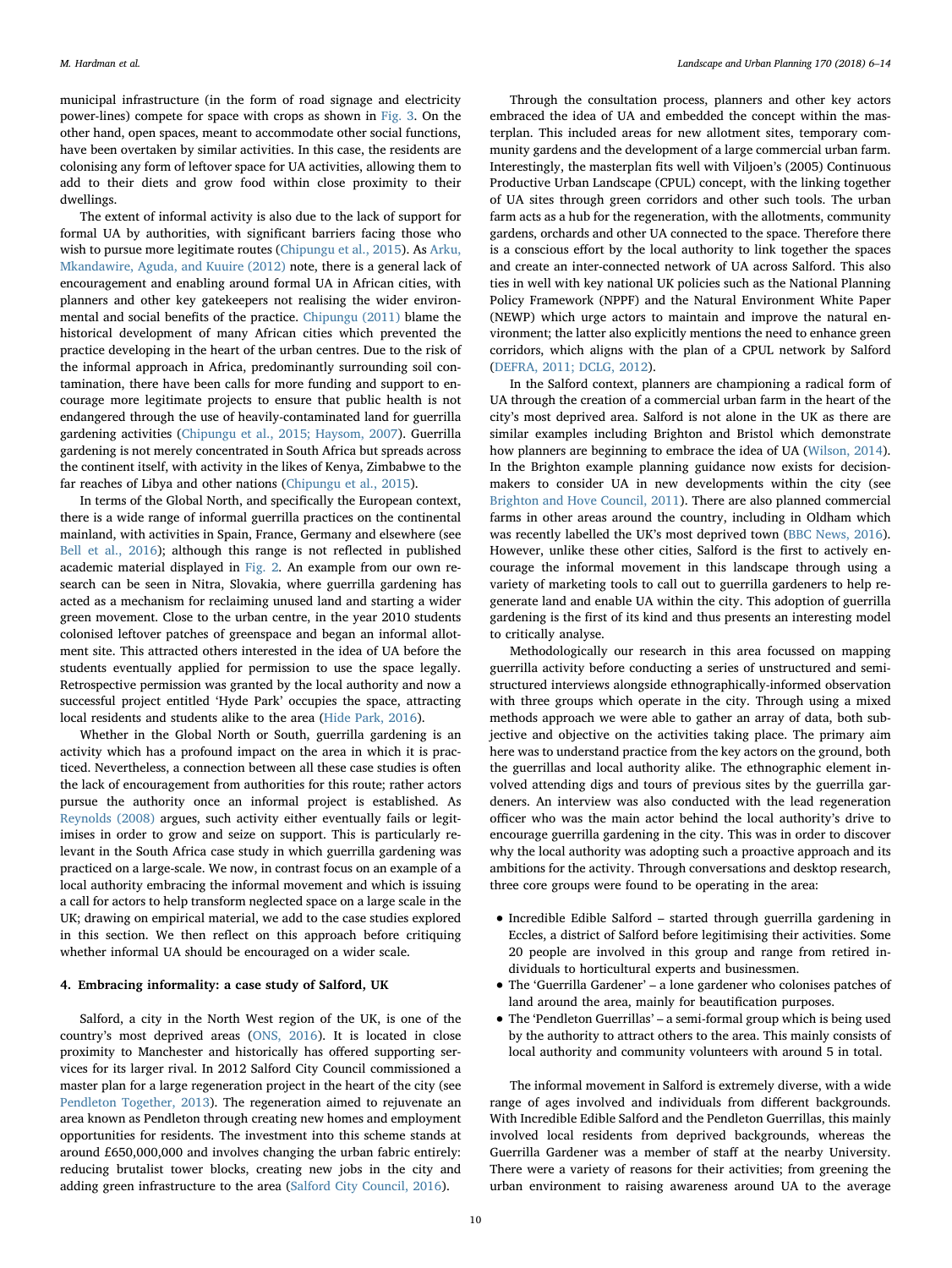Salfordian. The latter connected all three, who viewed UA as a potential tool for those with poor diets to have better access to fresh produce. As the leader of Incredible Edible Salford stated, 'we were able to put that food out in the urban setting to support people who may not have access to free fruit and vegetables, might not even have the knowledge of what to grow, where to grow, what they can do with the food'. This was reinforced by the solo 'Guerrilla Gardener' who felt that such activity was needed in the locale alongside beautification, 'there's a real need to get people growing their own fruit and vegetables in Salford'.

'Guerrilla gardening revives spaces – creating noise and getting people engaged. It is fun, informal and a catalyst for bringing people together. There is an informal movement in Salford. We've seen things just 'pop-up' in places!'

#### (Lead Project Officer, Salford City Council)

In terms of the third group explored, the Pendleton Guerrilla group was created through a local authority officer responsible for the large regeneration project in the city. In this case, he viewed guerrilla gardening as a mechanism for starting a grassroots movement in the city which would enable residents to have a more intimate connection with the space. His vision was to grow the movement and allow the community to take ownership of spaces; adopting small patches of greenspace and larger ones within the regeneration area. A core reason for this encouragement was his view that the space was overly-protected with large amounts of fencing, CCTV and other negative features, 'we want to create a friendlier place, remove the fences and get people growing stuff' (Lead Project Officer, Salford City Council).

He viewed guerrilla gardening as the perfect tool through which to push change from the bottom up. The Pendleton Guerrillas was branded by the project officer who then pushed for community members to take ownership of the brand; ironically this somewhat positions the activity as top-down and as a hijacking of the guerrilla brand. During the interview, his passion and enjoyment for the concept were evident 'Ron Finley [a Los Angeles guerrilla gardener] is great, we really need our own Ron in Salford' (Lead Project Officer, Salford City Council). His reference to Ron Finley here demonstrates his wider knowledge around the practice. He also appeared to take inspiration from Africa, North America and other global practices and wished to replicate the best of them within the Pendleton context: 'I really would like people to get involved – the more the merrier!' (Lead Project Officer, Salford City Council). This support goes beyond mere encouragement and involves the gifting of land to guerrilla groups if they wish to use it. This actor now occupies a political position overseeing a large area of the city and still actively encourages the practice. Through doing so he influences local policy and attitudes towards guerrilla gardening.

With the Pendleton Guerrillas one could question whether this constitutes being part of the informal movement as it appears to be encouraged (even initiated) by the local authority. It must be noted that our observations nevertheless revealed that planning permission, risk assessments and other such rigorous procedures were largely ignored. Rather the Pendleton Guerrillas (in a similar manner to the wider guerrilla movement) adopted space without direct consent and permission. Activities of this group included the creation of a 'guerrilla orchard' and a range of temporary sites across the city. [Fig. 4](#page-6-0) shows one of the 'meanwhile sites' which used militaristic signage to raise awareness amongst the local community, attempting to ensure that the activity was connected with the guerrilla group and not the wider authority. Fundamentally, meanwhile sites are temporary spaces: often stalled development or leftover land in which innovative activities can take place.

Observations were carried out on a variety of projects undertaken by the Pendleton Guerrillas, with the most recent, a guerrilla orchard, being created in February 2016. This was a large project which aimed to reclaim a site previously inaccessible to the community. In this case the Pendleton Guerrilla group used trees donated by a local celebrity and planted 20 adjacent to the main road running through the city of Salford. Their aim was to 'provide free fruit to the community' whilst simultaneously improving the aesthetics of the area (Pendleton Guerrilla member). Through doing so they aimed to raise the profile of guerrilla gardening and more formal types of UA in the city, encouraging other community members to join the action. We conducted much of the observational element of the study in Salford and witnessed a large turnout to this particular form of action, with an array of students, locals and some authority members making an appearance.

In terms of other guerrilla practices, Incredible Edible Salford demonstrates the potential of informal action to make a significant impact in a deprived area. The group formation shared many characteristics with the Incredible Edible Todmorden group, using an informal approach before proceeding to a more legitimate body which would enable it to access funding. Through adopting a range of meanwhile sites, obtained through working with the local planners and other key actors, they were able to grow their action and involve residents across Salford. Eventually the group was able to purchase sites and have a permanent physical and social footprint on the city's landscape, 'we have a farm now and sites across Salford, working with the NHS, Age UK and others' (leader of Incredible Edible Salford).

Observational work with Incredible Edible Salford was more sporadic due to the varied nature of their activities. Whilst out creating spaces for UA, either with permission or without, it was clear the group had an intimate connection with the community. They often used bizarre growing methods to attract attention, such as using leftover bottles to grow vertically for instance or placing planters in very busy locations. This acted as a mechanism to ignite conversation with passersby who in turn became interested in their practices and engaged with them about the concept of UA. In turn, this helped the Incredible Edible Salford group to spread their message and encourage others to become involved in the wider movement.

Whilst these two groups are quite vocal about their activities and easy to locate through social media, the solo self-proclaimed Guerrilla Gardener demonstrates how there is often a plethora of activity which is ongoing and difficult to track. The discovery of this informal action in Salford was largely by accident, with the Guerrilla Gardener opting to take a much more secretive approach: 'I just get on with things and plant stuff here and there' (Salford Guerrilla Gardener). This correlates with earlier research which shows how many groups prefer this approach and are not vocal about their work, rather they prefer to hide from the media and cultivate space without the knowledge of others ([Flores, 2006; Hardman & Larkham, 2014\)](#page-7-46). This solo guerrilla was encouraged by the local authority's encouragement of the activity and viewed it as a positive move, 'I'd like to get involved and help, it makes me feel less nervous about doing stuff' (Salford Guerrilla Gardener).

This removal of persecution was exactly the reason the lead project officer wished to encourage the informal movement in Salford: 'we wanted to take away this idea that it wasn't allowed… we really want people to get involved in whichever way they want to' (Lead Project Officer, Salford City Council). Although this strategy may work with some individuals, previous research has shown how the 'naughty' angle is a key driver for many taking part in this movement ([Hardman & Larkham, 2014\)](#page-7-3). Many groups also use guerrilla gardening as a tool to challenge authority and the right of the city, which again could be an obstacle to embracing the underground movement. Through removing the thrill element – the idea that you could be arrested for planting flowers or growing produce – the local authority may be pushing away more 'radical' guerrilla gardeners.

Nevertheless, the authority's stance in this context appears to have encouraged more residents to be involved in the informal route. Discussions with those taking part in activities revealed how many were happy with how easy it was to be involved with UA in the city and how the bureaucracy was largely removed. Through pushing for a more informal approach, the local authority has removed the barriers preventing the community becoming involved in the UA movement and has ultimately impacted positively on the area. Many of the guerrilla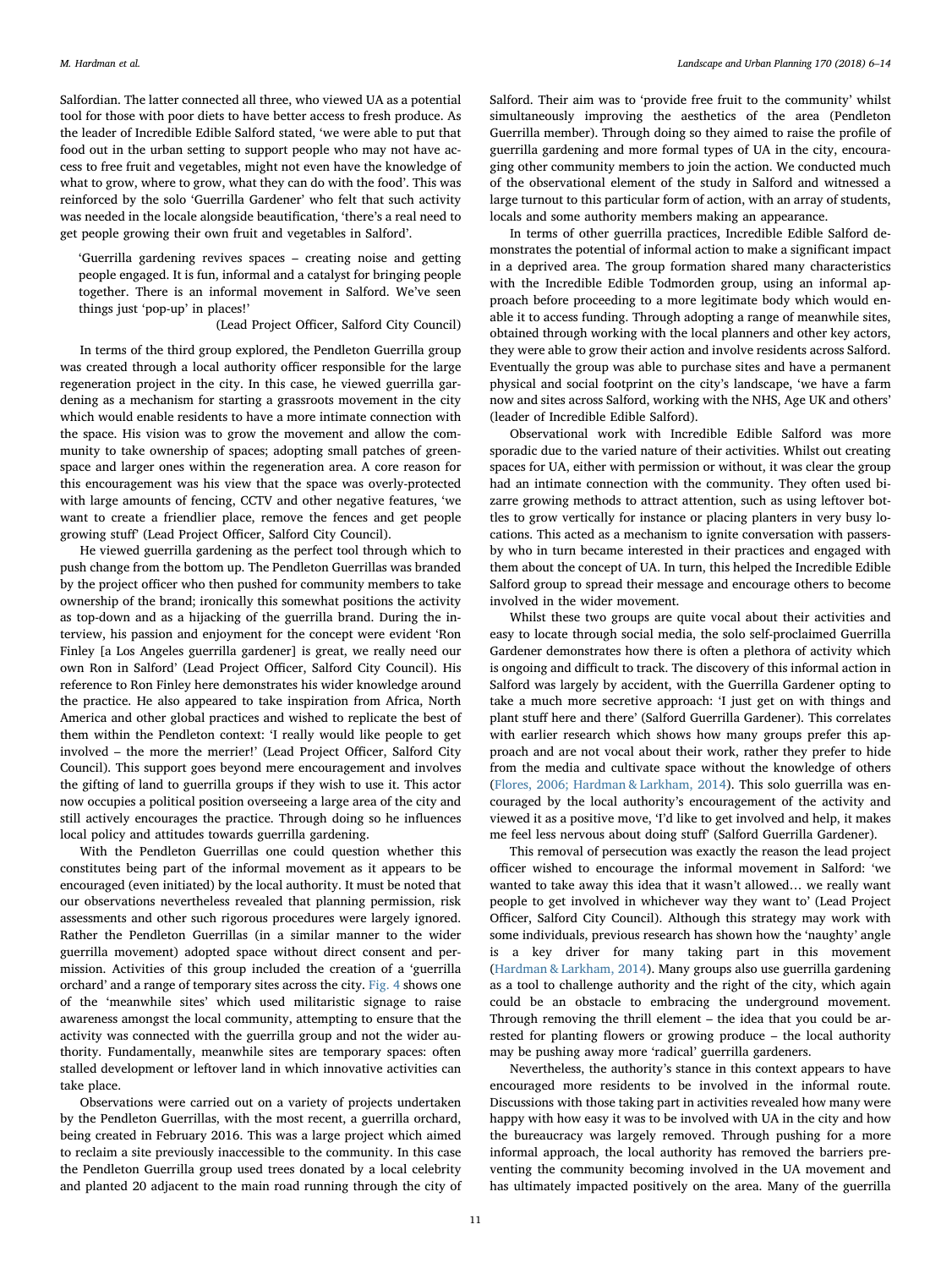<span id="page-6-0"></span>

Fig. 4. a meanwhile site complete with signage by the Pendleton Guerrillas (photograph courtesy of Project Officer).

gardeners surveyed revealed how they intended to apply for permission to grow their activities and, like so many other groups, seize on funding for their projects.

### 5. Moving forward: should we encourage guerrilla gardening?

The Salford case study raises the notion of how best to address the rise in the informal approach and whether encouragement or restriction is preferred. In this case the authority has embraced and enabled a range of informal UA activities across the city. The result is that more residents are engaging in informal activities within the area and feel empowered to help revitalise space. This in turn has enabled the local authority to entice those practising informal action onto a more legitimate path, through offering land to enable their action to grow and have a wider impact on the city's inhabitants. However, one must question those involved and whether the informal approach is inclusive; contrary to formal UA, which has often involves a need to embrace communities and those wishing to use the space, the informal route does not necessarily have this option and practice differs widely between groups. As previous research has shown, there is a darker side to this action and a risk that a small element of the wider community is making self-interested decisions without consultation [\(Adams et al.,](#page-7-20) [2015; Crane et al., 2013\)](#page-7-20). This is even more important when one considers the possibility of transient communities (e.g. students) changing space without the permission or inclusion of the local residents.

The Salford example challenges many of the negative assumptions of local authorities and planners on their risk aversion to radical concepts such as UA and the use of meanwhile sites for innovative activities ([Scott, Carter, Brown, & White, 2009](#page-7-47); [Tornaghi, 2012;](#page-7-48) [White & Natelson, 2012](#page-7-48)). A crucial element of this wider criticism is the disjointed approach to approving projects; decisions are argued to be subjective and vary from authority to authority and across scales ([Adams et al., 2013; Scott, 2001](#page-7-24)). Whilst one may understand the positives of a UA project, others may view it in a different manner ([Scott & Carter, 2012](#page-7-49)). This is evident with the example of Incredible Edible Todmorden, which has been fortunate enough to have a proactive local authority interested in the notion of UA [\(IET, 2011](#page-7-50)). Nevertheless, [Reed et al. \(2010\)](#page-7-51) demonstrate how key actors, such as planners, are generally risk adverse and embedded within legislation which guides the practice. In the UK, the planning system's reliance on legislation, particularly the [Town and Country Planning Act \(1990\),](#page-7-52) which characterises agricultural activity in a rigid manner, is argued by [Adams](#page-7-24) [et al. \(2013\)](#page-7-24) to be a major obstacle for UA. [Scott \(2001\)](#page-7-28) explains that projects which do not conform to the act are deemed 'unsustainable' in most cases, but the decision to approve a space is solely in the hands of the planning officer/councillor dealing with the case: decisions are highly subjective.

Adding to this critique, [Reynolds \(2008, p. 33\)](#page-7-17) is extremely negative towards planning practice, explaining that 'planning rules and codes of conduct' create places without personality or landscapes of order (Qvistrom 2007). Through adopting an informal route [Reynolds \(2008\)](#page-7-17) argues that this can add much needed character and diversity to the local urban landscape, with actors not restricted to spatial norms and able to act outside of restrictions often imposed on more formalised projects. Adding to this, [Crane et al. \(2013\)](#page-7-30) argue that guerrilla gardening is a practice which brings creativity and innovation to our urban landscapes. Their case study in Canada demonstrates how guerrilla gardeners can interpret the cityscape differently and, in this case, use large amounts of available space for their UA action.

The hardline anti-planning rhetoric presented above by Reynolds suggests that it will be more difficult to work alongside more radicalised guerrilla gardeners. Indeed, many guerrillas were angry with recent UK Government efforts to bring about a 'Big Society' agenda in which volunteers would effectively replace/add value to frontline authority services; in this case, the rebellious gardeners were worried that, if they adopted a formal approach, their action would be aligned to this ideal. Such groups and individuals will be reluctant to work with authorities who may wish to encourage the activity. [McKay \(2011\)](#page-7-12) has a negative view of such rhetoric and argues that Reynolds' philosophy is too militarised in parts and isolated from other aspects of guerrilla gardening. A core critique by [McKay \(2011\)](#page-7-12) revolves around the numbering system devised by Reynolds: those who sign up to his site are given a tag, with Reynolds adopting 001. In this case, [McKay \(2011\)](#page-7-12) feels that Reynolds is a self-imposed general of the movement.

Since our research demonstrates how many are pursuing the informal approach purely for ease, through the idea that they do not understand the procedure for applying for formal permission, there is a real opportunity here to seize upon this interest. A simple solution could involve raising awareness of the procedures through providing more information, perhaps targeting existing UA provision first before the general population. In doing so more formalised UA projects could be encouraged and prevent individuals from pursuing the informal route; using charters, policies and other mechanisms to support the practice. Another solution here could see more authorities following Salford's lead through the embracement of those practising without permission. In a similar manner to Salford, some form of loose control could be implemented which still allows actors some freedom with their efforts.

Indeed, the very notion of formalised guerrilla gardening is an oxymoron; many pursue the activity predominantly due to its informal nature [\(McKay, 2011](#page-7-12)). As [Reynolds \(2008\)](#page-7-17) shows, guerrilla gardeners have a passion for taking back control and not fitting with authority views. If planners and other key actors were to legitimise their action this could take away crucial elements of the subversive practice. Taking away the informal nature of the activity will render guerrilla gardening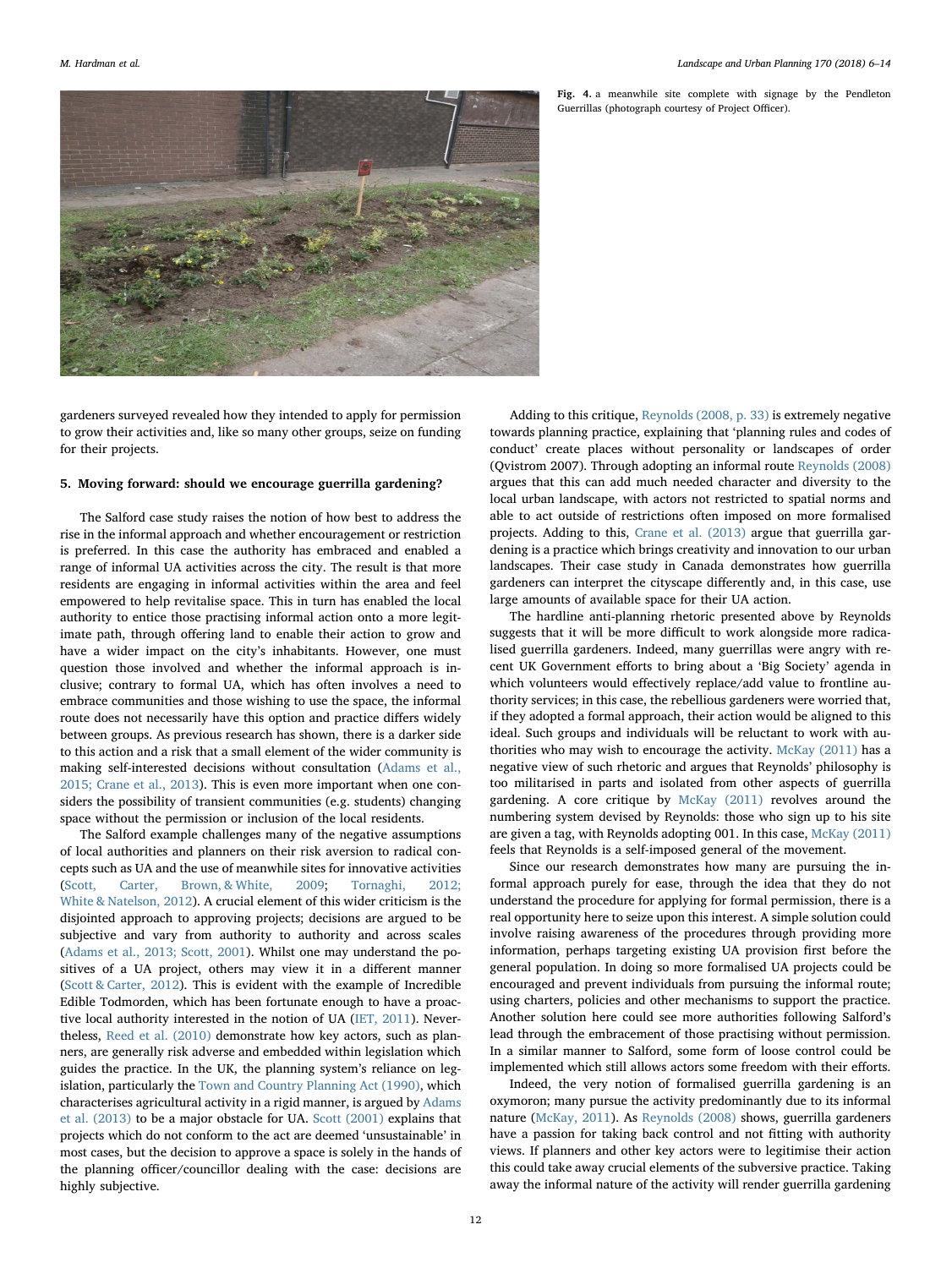to merely transition to formal gardening, with many actors not wishing to pursue the activity without the former element ([Hardman & Larkham, 2014\)](#page-7-3). Some work is needed here to engage core guerrilla gardeners around this idea and how both parties, the planners and informal actors, can work together to enable greener and more productive cities.

Ultimately more research is required on the nature, extent, variety and success of practice and to uncover the benefits derived from adopting an informal approach to UA. Along with more work with officials – in particular planners – there is a need to delve further into practices located in the Global South and to move away from the UK and USA which dominate the literature base. Perhaps more urgently there is a need for a more thorough quantitative exploration into the risk associated with both formal and informal UA practices, discovering the levels of contaminants in community gardens, allotments and other such spaces. In arguing for more research into these particular areas we hope more studies will add to the emerging research base around informal UA and provide more of an insight into this secretive world.

#### References

- <span id="page-7-23"></span>Adams, D., & Hardman, M. (2014). Observing guerrillas in the wild: Reinterpreting practices of urban guerrilla gardening. Urban Studies, 51(6), 1103–1119. [http://dx.](http://dx.doi.org/10.1177/0042098013497410) [doi.org/10.1177/0042098013497410.](http://dx.doi.org/10.1177/0042098013497410)
- <span id="page-7-24"></span>Adams, D., Scott, A. J., & Hardman, M. (2013). Guerrilla warfare in the planning system: Revolution or convergence in sustainable planning discourse? Geografiska Annaler, 95(4), 375–387. [http://dx.doi.org/10.1111/geob.12031.](http://dx.doi.org/10.1111/geob.12031)
- <span id="page-7-20"></span>Adams, D., Hardman, M., & Larkham, P. (2015). Exploring guerrilla gardening: gauging public views on the grassroots activity. Local Environment, 20(10), 1231-1246. [http://dx.doi.org/10.1080/13549839.2014.980227.](http://dx.doi.org/10.1080/13549839.2014.980227)
- <span id="page-7-14"></span>Alkon, A. H., & Agyeman, J. (2011). [Cultivating food justice: Race, class and sustainability.](http://refhub.elsevier.com/S0169-2046(17)30199-8/sbref0020) [London: MITA Press.](http://refhub.elsevier.com/S0169-2046(17)30199-8/sbref0020)
- <span id="page-7-36"></span>[Arku, G., Mkandawire, P., Aguda, N., & Kuuire, V. \(2012\).](http://refhub.elsevier.com/S0169-2046(17)30199-8/sbref0025) Africa's quest for food security: [What is the role of UA? Occasional paper No. 19.1.](http://refhub.elsevier.com/S0169-2046(17)30199-8/sbref0025) Zimbabwe: The African Capacity [Building Foundation in Harare.](http://refhub.elsevier.com/S0169-2046(17)30199-8/sbref0025)
- <span id="page-7-31"></span>[Armitage, R. P., & Hardman, M. \(2016\). Back to the future? Retracing our Relationship](http://refhub.elsevier.com/S0169-2046(17)30199-8/sbref0030) with Food in the City. [Paper presented at: RGS-IBG Annual Conference](http://refhub.elsevier.com/S0169-2046(17)30199-8/sbref0030).
- <span id="page-7-45"></span>BBC News. (2016). Most deprived town in England is Oldham. [Online] Available at: [http://](http://www.bbc.co.uk/news/uk-england-35842488) [www.bbc.co.uk/news/uk-england-35842488](http://www.bbc.co.uk/news/uk-england-35842488). (Accessed 16 April 2016).
- <span id="page-7-38"></span>[Bell, S., Fox-Kamper, R., Keshavarz, N., Benson, M., Caputo, S., Noori, S., et al. \(2016\).](http://refhub.elsevier.com/S0169-2046(17)30199-8/sbref0040) [Urban allotment gardens in Europe.](http://refhub.elsevier.com/S0169-2046(17)30199-8/sbref0040) New York: Routledge.
- <span id="page-7-44"></span>Brighton and Hove Council. (2011). PAN06: Food growing and development. [Online] Available at: [http://www.brighton-hove.gov.uk/sites/brighton-hove.gov.uk/](http://www.brighton-hove.gov.uk/sites/brighton-hove.gov.uk/files/downloads/ldf/PAN6-Food_Growing_and_development-latest-Sept2011.pdf)files/ [downloads/ldf/PAN6-Food\\_Growing\\_and\\_development-latest-Sept2011.pdf](http://www.brighton-hove.gov.uk/sites/brighton-hove.gov.uk/files/downloads/ldf/PAN6-Food_Growing_and_development-latest-Sept2011.pdf). (Accessed 03 March 2017).
- <span id="page-7-7"></span>Brooklyn Grange. (n.d.). Brooklyn grange rooftop farm. [Online] Available at: [http://www.](http://www.brooklyngrangefarm.com/) [brooklyngrangefarm.com/.](http://www.brooklyngrangefarm.com/) (Accessed 03 April 2016).
- <span id="page-7-1"></span>[Caputo, S. \(2012\). The purpose of urban food production in developed countries. In A.](http://refhub.elsevier.com/S0169-2046(17)30199-8/sbref0055) Viljoen, & J. S. C. Wiskerke (Eds.). [Sustainable food planning: Evolving theory and](http://refhub.elsevier.com/S0169-2046(17)30199-8/sbref0055) practice[. Wageningen: Wageningen Academic Publishers.](http://refhub.elsevier.com/S0169-2046(17)30199-8/sbref0055)
- <span id="page-7-4"></span>[Chipungu, L., Magidimisha, H. H., Hardman, M., & Beesley, L. \(2015\). The importance of](http://refhub.elsevier.com/S0169-2046(17)30199-8/sbref0060) [soil quality in the safe practice of urban agriculture in Zimbabwe, Kenya and South](http://refhub.elsevier.com/S0169-2046(17)30199-8/sbref0060) [Africa. In F. Q. Brearley, & A. D. Thomas \(Eds.\).](http://refhub.elsevier.com/S0169-2046(17)30199-8/sbref0060) Land-Use change impacts on soil [processes: Tropical and Savannah ecosystems](http://refhub.elsevier.com/S0169-2046(17)30199-8/sbref0060). Wallingford: CABI.
- <span id="page-7-37"></span>[Chipungu, L. \(2011\). Insights into urban development control challenges: A case study of](http://refhub.elsevier.com/S0169-2046(17)30199-8/sbref0065) [operation murambatsvina/restore order in Zimbabwe.](http://refhub.elsevier.com/S0169-2046(17)30199-8/sbref0065) Journal of the Built and Human [Environment Review, 4](http://refhub.elsevier.com/S0169-2046(17)30199-8/sbref0065)(2), 17–32.
- <span id="page-7-33"></span>Cityfarmer. (2013). Crops in pots. [Online] Available at: [http://www.cityfarmer.info/](http://www.cityfarmer.info/2013/10/07/crops-in-pots-karachi-pakistan/) [2013/10/07/crops-in-pots-karachi-pakistan/.](http://www.cityfarmer.info/2013/10/07/crops-in-pots-karachi-pakistan/) (Accessed 03 March 2016).
- <span id="page-7-25"></span>[Community Land Advisory Service \(2012\).](http://refhub.elsevier.com/S0169-2046(17)30199-8/sbref0075) Frequently asked questions for community growing groups. [England, London: CLAS.](http://refhub.elsevier.com/S0169-2046(17)30199-8/sbref0075)
- <span id="page-7-30"></span>Crane, A., Viswanathan, L., & Whitelaw, G. (2013). Sustainability through intervention: a case study of guerrilla gardening in Kingston, Ontario. Local Environment, 18(1), 71–90. <http://dx.doi.org/10.1080/13549839.2012.716413>.
- <span id="page-7-22"></span>DCLG. (2012). National policy planning framework. [Online] Available at: [http://www.](http://www.communities.gov.uk/planningandbuilding/planningsystem/planningpolicy/planningpolicyframework/) [communities.gov.uk/planningandbuilding/planningsystem/planningpolicy/](http://www.communities.gov.uk/planningandbuilding/planningsystem/planningpolicy/planningpolicyframework/) [planningpolicyframework/](http://www.communities.gov.uk/planningandbuilding/planningsystem/planningpolicy/planningpolicyframework/). (Accessed 19 February 2017).

<span id="page-7-46"></span><span id="page-7-43"></span>DEFRA (2011). [The natural choice: Securing the value of nature.](http://refhub.elsevier.com/S0169-2046(17)30199-8/sbref0090) London: HM Government. Flores, C. H. (2006). [Food not lawns: How to turn your garden and neighbourhood into a](http://refhub.elsevier.com/S0169-2046(17)30199-8/sbref0095) community. [White River Junction, VT: Chelsea Green.](http://refhub.elsevier.com/S0169-2046(17)30199-8/sbref0095)

- <span id="page-7-10"></span>[Giorda, E. \(2012\). Farming in mowtown: competing narratives for urban development](http://refhub.elsevier.com/S0169-2046(17)30199-8/sbref0100) [and urban agriculture in detroit. In A. Viljoen, & J. S. C. Wiskerke \(Eds.\).](http://refhub.elsevier.com/S0169-2046(17)30199-8/sbref0100) Sustainable [food planning: Evolving theory and practice](http://refhub.elsevier.com/S0169-2046(17)30199-8/sbref0100). Wageningen: Wageningen Academic [Publishers.](http://refhub.elsevier.com/S0169-2046(17)30199-8/sbref0100)
- <span id="page-7-2"></span>[Gorgolewski, M., Komisar, J., & Nasr, J. \(2011\).](http://refhub.elsevier.com/S0169-2046(17)30199-8/sbref0105) Carrot city: Creating places for urban agriculture. [New York: Monacelli Press](http://refhub.elsevier.com/S0169-2046(17)30199-8/sbref0105).
- <span id="page-7-8"></span>Gotham Greens. (2016). Our farms. [Online] Available at: [http://gothamgreens.com/our](http://gothamgreens.com/our-farms/)[farms/](http://gothamgreens.com/our-farms/). (Accessed 18 April 2016).
- <span id="page-7-34"></span>Guerrillagardening.org. (undated). Guerrilla gardener forum. [Online] [http://www.](http://www.guerrillagardening.org/community/index.php)

[guerrillagardening.org/community/index.php](http://www.guerrillagardening.org/community/index.php). (Accessed 23 March 2016).

- <span id="page-7-5"></span>[Hanson, D., Marty, E., & Hanson, M. \(2012\).](http://refhub.elsevier.com/S0169-2046(17)30199-8/sbref0120) Breaking through concrete: Building an urban farm revival. [Berkeley: University of California Press.](http://refhub.elsevier.com/S0169-2046(17)30199-8/sbref0120)
- <span id="page-7-3"></span>Hardman, M., & Larkham, P. J. (2014). [Informal urban agriculture: The secret lives of](http://refhub.elsevier.com/S0169-2046(17)30199-8/sbref0125) [guerrilla gardeners.](http://refhub.elsevier.com/S0169-2046(17)30199-8/sbref0125) London: Springer.
- <span id="page-7-32"></span>Hardman, M. (2009). [Uncovering the truth behind guerrilla gardening: A comparative study of](http://refhub.elsevier.com/S0169-2046(17)30199-8/sbref0130) [two south manchester based groups, unpublished MA dissertation.](http://refhub.elsevier.com/S0169-2046(17)30199-8/sbref0130) The Manchester [Metropolitan University](http://refhub.elsevier.com/S0169-2046(17)30199-8/sbref0130).
- <span id="page-7-21"></span>Hardman, M. (2013). [The secret life of guerrilla gardeners, unpublished PhD thesis.](http://refhub.elsevier.com/S0169-2046(17)30199-8/sbref0135) [Birmingham City University](http://refhub.elsevier.com/S0169-2046(17)30199-8/sbref0135).
- Harrison, C. E. (2010). [Rethinking the divide: Beyond the politics of demand versus the politics](http://refhub.elsevier.com/S0169-2046(17)30199-8/sbref0140) [of the act debate, unpublished PhD thesis.](http://refhub.elsevier.com/S0169-2046(17)30199-8/sbref0140) University of Exeter.
- [Haysom, G. \(2007\). Urban agriculture and food security. In J. V. Braun \(Ed.\).](http://refhub.elsevier.com/S0169-2046(17)30199-8/sbref0145) Towards a [healthy and sustainable world food situation 2020](http://refhub.elsevier.com/S0169-2046(17)30199-8/sbref0145)–2050. Zurich: International Research [Food Policy Institute.](http://refhub.elsevier.com/S0169-2046(17)30199-8/sbref0145)
- <span id="page-7-39"></span>Hide Park. (2016). About the project. [Online] Available at: [http://www.hidepark.sk/.](http://www.hidepark.sk/) (Accessed 18 April 2016).
- <span id="page-7-19"></span>[Hung, H. \(2017\). Formation of new property rights on government land through informal](http://refhub.elsevier.com/S0169-2046(17)30199-8/sbref0155) [Co-Management: Case studies on countryside guerrilla gardening.](http://refhub.elsevier.com/S0169-2046(17)30199-8/sbref0155) Land Use Policy, 63, 381–[393](http://refhub.elsevier.com/S0169-2046(17)30199-8/sbref0155).
- <span id="page-7-50"></span>IET. (2011). What we do. [Online] Available at: [http://www.incredible-edible-todmorden.](http://www.incredible-edible-todmorden.co.uk/projects) [co.uk/projects](http://www.incredible-edible-todmorden.co.uk/projects). (Accessed 10 October 2015).
- <span id="page-7-11"></span>Ioannou, [B., Moran, N., Sondermann, M., Certoma, C., & Hardman, M. \(2016\). Grassroots](http://refhub.elsevier.com/S0169-2046(17)30199-8/sbref0165) [gardening movements: towards cooperative forms of green development? In S. Bell,](http://refhub.elsevier.com/S0169-2046(17)30199-8/sbref0165) [R. Fox-Kamper, N. Keshavarz, M. Benson, S. Caputo, S. Noori, & A. Voigt \(Eds.\).](http://refhub.elsevier.com/S0169-2046(17)30199-8/sbref0165) [Urban allotment gardens in Europe](http://refhub.elsevier.com/S0169-2046(17)30199-8/sbref0165). New York: Routledge.
- <span id="page-7-6"></span>[Lohrberg, F., Licka, L., Scazzosi, L., & Timpe, A. \(2015\).](http://refhub.elsevier.com/S0169-2046(17)30199-8/sbref0170) Urban agriculture Europe. Berlin: [Jovis.](http://refhub.elsevier.com/S0169-2046(17)30199-8/sbref0170)
- <span id="page-7-12"></span>McKay, G. (2011). [Radical gardening: Politics, idealism and rebellion in the garden.](http://refhub.elsevier.com/S0169-2046(17)30199-8/sbref0175) London: [Frances, Lincoln.](http://refhub.elsevier.com/S0169-2046(17)30199-8/sbref0175)
- <span id="page-7-35"></span>Minnaar, A. (2001). [The new vigilantism in post-1994 South Africa: Crime prevention or an](http://refhub.elsevier.com/S0169-2046(17)30199-8/sbref0180) expression of lawlessness? [Durban: Institute for Human Rights and Criminal Justice](http://refhub.elsevier.com/S0169-2046(17)30199-8/sbref0180) [Studies.](http://refhub.elsevier.com/S0169-2046(17)30199-8/sbref0180)
- <span id="page-7-0"></span>Moragues Faus, A., & Morgan, K. J. (2015). Reframing the foodscape: The emergent world of urban food policy. Environment and Planning A, 47(7), 1558–1573. [http://dx.doi.](http://dx.doi.org/10.1177/0308518X15595754) [org/10.1177/0308518X15595754](http://dx.doi.org/10.1177/0308518X15595754).
- <span id="page-7-26"></span>[Neegard, A., Drescher, A. W., & Kouame, C. \(2012\). Urban and peri-urban agriculture in](http://refhub.elsevier.com/S0169-2046(17)30199-8/sbref0190) African cities. In M. M. Shackleton (Ed.). [African indigenous vegetables in urban agri](http://refhub.elsevier.com/S0169-2046(17)30199-8/sbref0190)culture[. London: Routledge](http://refhub.elsevier.com/S0169-2046(17)30199-8/sbref0190).
- [Noori, S., Benson, M., Gawryszewska, B. J., Hardman, M., Kasemets, K., Partalidou, M.,](http://refhub.elsevier.com/S0169-2046(17)30199-8/sbref0195) [et al. \(2016\). Urban allotment garden: a case for place-making. In S. Bell, R. Fox-](http://refhub.elsevier.com/S0169-2046(17)30199-8/sbref0195)[Kamper, N. Keshavarz, M. Benson, S. Caputo, S. Noori, & A. Voigt \(Eds.\).](http://refhub.elsevier.com/S0169-2046(17)30199-8/sbref0195) Urban al[lotment gardens in Europe](http://refhub.elsevier.com/S0169-2046(17)30199-8/sbref0195). New York: Routledge.
- <span id="page-7-40"></span>ONS. (2016). Towns and cities analysis. [Online] Available at: [http://www.ons.gov.uk/](http://www.ons.gov.uk/releases/townsandcitiesanalysis) [releases/townsandcitiesanalysis](http://www.ons.gov.uk/releases/townsandcitiesanalysis). (Accessed 18 March 2016).
- <span id="page-7-13"></span>One World. (2012). Farming in the sky in Singapore. [Online] Available at: [https://](https://ourworld.unu.edu/en/farming-in-the-sky-in-singapore) [ourworld.unu.edu/en/farming-in-the-sky-in-singapore](https://ourworld.unu.edu/en/farming-in-the-sky-in-singapore). (Accessed 20 March 2017).
- <span id="page-7-41"></span>Pendleton Together (2013). An ideal for living. [Salford City Council: Salford](http://refhub.elsevier.com/S0169-2046(17)30199-8/sbref0210). PlanLocal. (2012). Seeking planning permission. [Online] Available at: [http://www.](http://www.planlocal.org.uk/pages/the-planning-system/seeking-planning-permission-for-a-community-project)
- [planlocal.org.uk/pages/the-planning-system/seeking-planning-permission-for-a](http://www.planlocal.org.uk/pages/the-planning-system/seeking-planning-permission-for-a-community-project)[community-project](http://www.planlocal.org.uk/pages/the-planning-system/seeking-planning-permission-for-a-community-project). (Accessed 14 January 2016).
- <span id="page-7-51"></span>[Reed, M. S., Evely, A. C., Cundill, G., Fazey, I., Glass, J., Laing, A., et al. \(2010\). What is](http://refhub.elsevier.com/S0169-2046(17)30199-8/sbref0220) social learning? [Ecology & Society, 15](http://refhub.elsevier.com/S0169-2046(17)30199-8/sbref0220)(4) [Response 1].
- <span id="page-7-17"></span>Reynolds, R. (2008). [On guerrilla gardening: A handbook for gardening without permission.](http://refhub.elsevier.com/S0169-2046(17)30199-8/sbref0225) [London: Bloomsbury](http://refhub.elsevier.com/S0169-2046(17)30199-8/sbref0225).
- <span id="page-7-42"></span>Salford City Council. (2016). Regeneration. [Online] Available at: [https://www.salford.](https://www.salford.gov.uk/regeneration) [gov.uk/regeneration](https://www.salford.gov.uk/regeneration). (Accessed 10 May 2016).

<span id="page-7-49"></span>

- <span id="page-7-47"></span>[Scott, A. J., & Carter, C. E. \(2012\). Planning on the edge.](http://refhub.elsevier.com/S0169-2046(17)30199-8/sbref0235) *Green Places*, 17–20.<br>Scott, A. J., Carter, C. E., Brown, K., & White, V. (2009). 'Seeing is not everything': Exploring the landscape experiences of different publics. Landscape Research, 34(4), 397–424. <http://dx.doi.org/10.1080/01426390903009289>.
- <span id="page-7-18"></span>Scott, A. J., Carter, C. E., Larkham, P., Reed, M., Morton, N., Waters, R., et al. (2013). Disintegrated development at the rural urban fringe: Re-connecting spatial planning theory and practice. Progress in Planning, 83, 1–52. [http://dx.doi.org/10.1080/](http://dx.doi.org/10.1080/01426390903009289) [01426390903009289.](http://dx.doi.org/10.1080/01426390903009289)
- <span id="page-7-28"></span>Scott, A. J. (2001). Contesting sustainable development: Low-impact development in pembrokeshire coast national park. Journal of Environment, Policy and Planning, 3, 573–587. <http://dx.doi.org/10.1002/jepp.96>.

<span id="page-7-27"></span>Shackleton, C. M. M. (2012). [African indigenous vegetables in urban agriculture.](http://refhub.elsevier.com/S0169-2046(17)30199-8/sbref0255) Routledge: [London.](http://refhub.elsevier.com/S0169-2046(17)30199-8/sbref0255)

<span id="page-7-9"></span>Sustainable Food Cities. (2017). About sustainable food cities. [Online] Available at: [http://](http://sustainablefoodcities.org/about) [sustainablefoodcities.org/about.](http://sustainablefoodcities.org/about) (Accessed 16 February 2017).

<span id="page-7-48"></span>[Tornaghi, C. \(2012\). Public space, urban agriculture and the grassroots creation of new](http://refhub.elsevier.com/S0169-2046(17)30199-8/sbref0265) [commons. In A. Viljoen, & J. S. C. Wiskerke \(Eds.\).](http://refhub.elsevier.com/S0169-2046(17)30199-8/sbref0265) Sustainable food planning: Evolving theory and practice[. Wageningen: Wageningen Academic Publishers.](http://refhub.elsevier.com/S0169-2046(17)30199-8/sbref0265)

<span id="page-7-15"></span>Tornaghi, C. (2014). Critical geography of urban agriculture. Progress in Human Geography, 38(4), 551–567. <http://dx.doi.org/10.1177/0309132513512542>.

- <span id="page-7-52"></span>Town and Country Planning Act. (1990). Revised town and country planning act. [Online] Available at: <http://www.legislation.gov.uk/ukpga/1990/8/contents>. (Accessed 21 December 2015).
- Tracey, D. (2007). [Guerrilla gardening: A manualfesto.](http://refhub.elsevier.com/S0169-2046(17)30199-8/sbref0280) Gabriola Island, BC: New Society [Publishers.](http://refhub.elsevier.com/S0169-2046(17)30199-8/sbref0280)
- <span id="page-7-16"></span>UKNEAFO (2014). Synthesis of key findings. [London: Department for Environment, Food](http://refhub.elsevier.com/S0169-2046(17)30199-8/sbref0285) [and Rural A](http://refhub.elsevier.com/S0169-2046(17)30199-8/sbref0285)ffairs.
- <span id="page-7-29"></span>[Welsh Rural Observatory \(2012\).](http://refhub.elsevier.com/S0169-2046(17)30199-8/sbref0290) Community food grown in wales. Cardiff: Welsh [Government](http://refhub.elsevier.com/S0169-2046(17)30199-8/sbref0290).